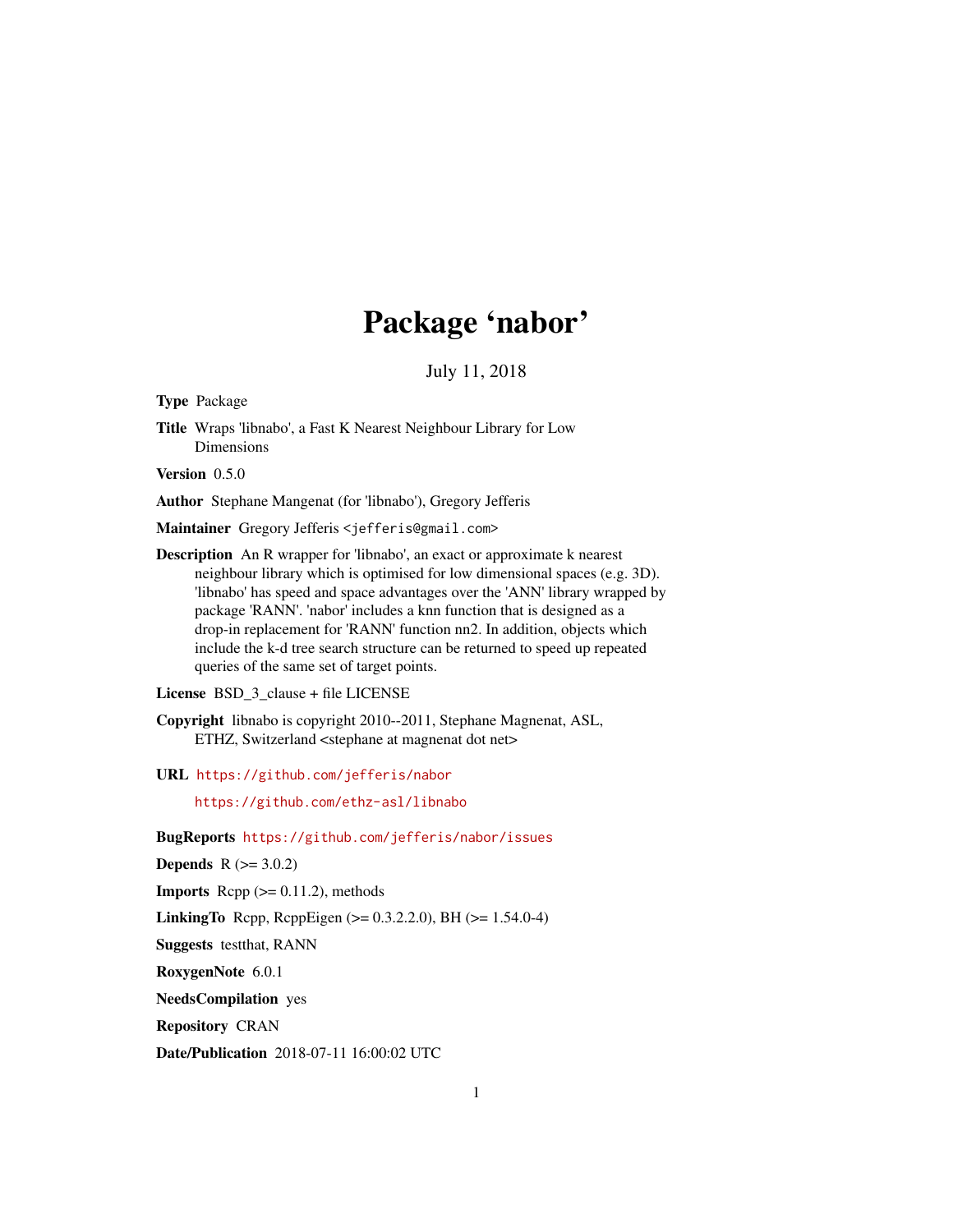## <span id="page-1-0"></span>R topics documented:

nabor-package *Wrapper for libnabo K Nearest Neighbours C++ library*

#### **Description**

R package nabor wraps the [libnabo](https://github.com/ethz-asl/libnabo) library, a fast K Nearest Neighbour library for low-dimensional spaces written in templated C++. The package provides both a standalone function (see [knn](#page-2-1) for basic queries along an option to produce an object containing the k-d tree search (see [WKNN](#page-3-1)) structure when making multiple queries against the same target points.

#### Details

libnabo uses the same approach as the ANN library (wrapped in R package RANN) but is generally faster and with a smaller memory footprint. Furthermore since it is templated on the underlying scalar type for coordinates (among other things), we have provided both float and double coordinate implementations of the classes wrapping the search tree structures. See the github repository and Elsenberg et al paper below for details.

#### References

Elseberg J, Magnenat S, Siegwart R and Nuechter A (2012). "Comparison of nearest-neighborsearch strategies and implementations for efficient shape registration." \_Journal of Software Engineering for Robotics (JOSER)\_, \*3\*(1), pp. 2-12. ISSN 2035-3928.

#### See Also

[knn](#page-2-1), [WKNN](#page-3-1)

kcpoints *List of 3 matrices containing 3D points from Drosophila neurons*

#### Description

This R list contains 3 skeletonized *Drosophila* Kenyon cells as dotprops objects. Original data is due to Chiang et al. 2011, who have generously shared their raw data at <http://flycircuit.tw>. Image registration and further processing was carried out by Greg Jefferis.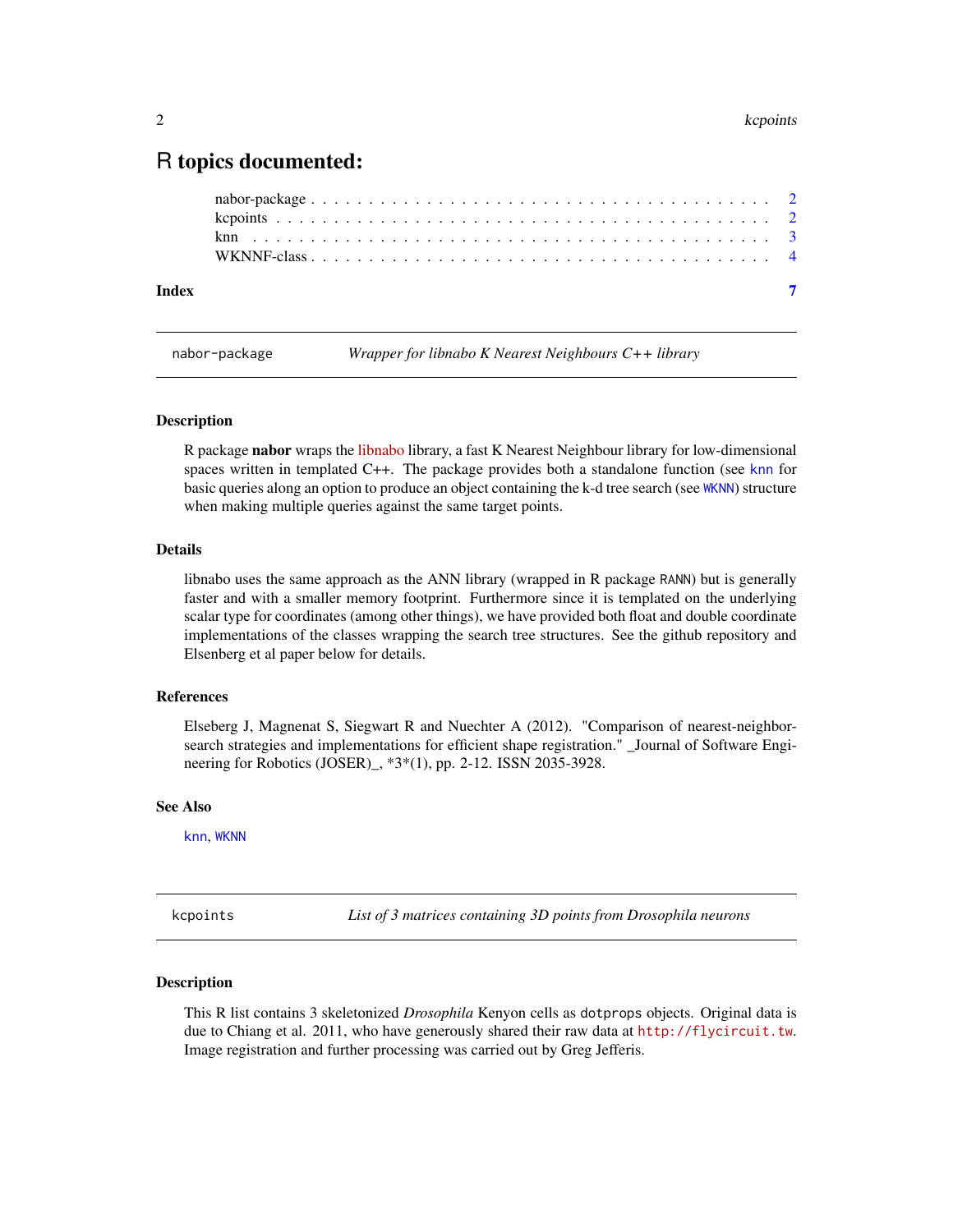# References

[1] Chiang A.S., Lin C.Y., Chuang C.C., Chang H.M., Hsieh C.H., Yeh C.W., Shih C.T., Wu J.J., Wang G.T., Chen Y.C., Wu C.C., Chen G.Y., Ching Y.T., Lee P.C., Lin C.Y., Lin H.H., Wu C.C., Hsu H.W., Huang Y.A., Chen J.Y., et al. (2011). Three-dimensional reconstruction of brain-wide wiring networks in Drosophila at single-cell resolution. Curr Biol 21 (1), 1–11.

<span id="page-2-1"></span>knn *Find K nearest neighbours for multiple query points*

#### Description

Find K nearest neighbours for multiple query points

#### Usage

knn(data, query = data, k, eps = 0, searchtype = 1L, radius = 0)

#### **Arguments**

| data       | Mxd matrix of M target points with dimension d                                                                                                |
|------------|-----------------------------------------------------------------------------------------------------------------------------------------------|
| query      | Nxd matrix of N query points with dimension d (nb data and query must have<br>same dimension). If missing defaults to data i.e. a self-query. |
| k          | an integer number of nearest neighbours to find                                                                                               |
| eps        | An approximate error bound. The default of 0 implies exact matching.                                                                          |
| searchtype | A character vector or integer indicating the search type. The default value of 1L<br>is equivalent to "auto". See details.                    |
| radius     | Maximum radius search bound. The default of 0 implies no radius bound.                                                                        |

#### Details

If searchtype="auto", the default, knn uses a k-d tree with a linear heap when  $k < 30$  nearest neighbours are requested (equivalent to searchtype="kd\_linear\_heap"), a k-d tree with a tree heap otherwise (equivalent to searchtype="kd\_tree\_heap"). searchtype="brute" checks all point combinations and is intended for validation only.

Integer values of searchtype should be the 1-indexed position in the vector c("auto", "brute", "kd\_linear\_heap", "kd\_ i.e. a value between 1L and 4L.

The underlying [libnabo](https://github.com/ethz-asl/libnabo) does not have a signalling value to identify indices for invalid query points (e.g. those containing an NA). In this situation, the index returned by libnabo will be 0 and knn will therefore return an index of 1. However the distance will be Inf signalling a failure to find a nearest neighbour.

When radius>0.0 and no point is found within the search bound, the index returned will be 0 but the reported distance will be Inf (in contrast RANN::nn2 returns 1.340781e+154).

<span id="page-2-0"></span>knn 3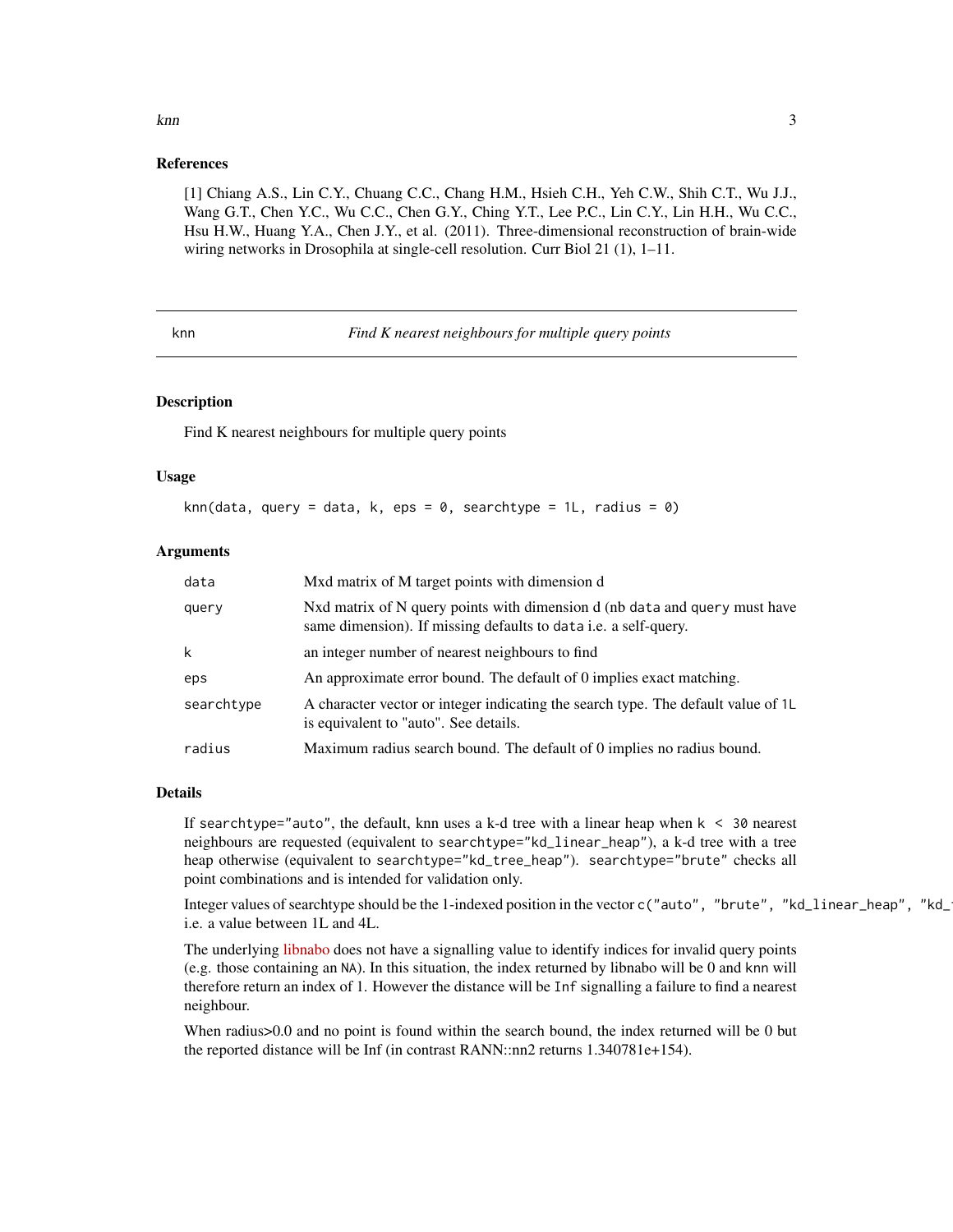#### <span id="page-3-0"></span>Value

A list with elements nn.idx (1-indexed indices) and nn.dists (distances), both of which are N x k matrices. See details for the results obtained with1 invalid inputs.

#### Examples

```
## Basic usage
# load sample data consisting of list of 3 separate 3d pointets
data(kcpoints)
# Nearest neighbour in first pointset of all points in second pointset
nn1 <- knn(data=kcpoints[[1]], query=kcpoints[[2]], k=1)
str(nn1)
# 5 nearest neighbours
nn5 <-knn(data=kcpoints[[1]], query=kcpoints[[2]], k=5)
str(nn5)
# Self match within first pointset, all distances will be 0
nnself1 <- knn(data=kcpoints[[1]], k=1)
str(nnself1)
# neighbour 2 will be the nearest point
nnself2 <- knn(data=kcpoints[[1]], k=2)
## Advanced usage
# nearest neighbour with radius bound
nn1.rad <- knn(data=kcpoints[[1]], query=kcpoints[[2]], k=1, radius=5)
str(nn1.rad)
# approximate nearest neighbour with 10% error bound
nn1.approx <- knn(data=kcpoints[[1]], query=kcpoints[[2]], k=1, eps=0.1)
str(nn1.approx)
# 5 nearest neighbours, brute force search
nn5.b <-knn(data=kcpoints[[1]], query=kcpoints[[2]], k=5, searchtype='brute')
stopifnot(all.equal(nn5.b, nn5))
# 5 nearest neighbours, brute force search (specified by int)
nn5.b2 <-knn(data=kcpoints[[1]], query=kcpoints[[2]], k=5, searchtype=2L)
stopifnot(all.equal(nn5.b2, nn5.b))
```
WKNNF-class *Wrapper classes for k-NN searches enabling repeated queries of the same tree*

#### <span id="page-3-1"></span>Description

WKNNF and WKNND are reference classes that wrap C++ classes of the same name that include a spaceefficient k-d tree along with the target data points. They have query methods with exactly the same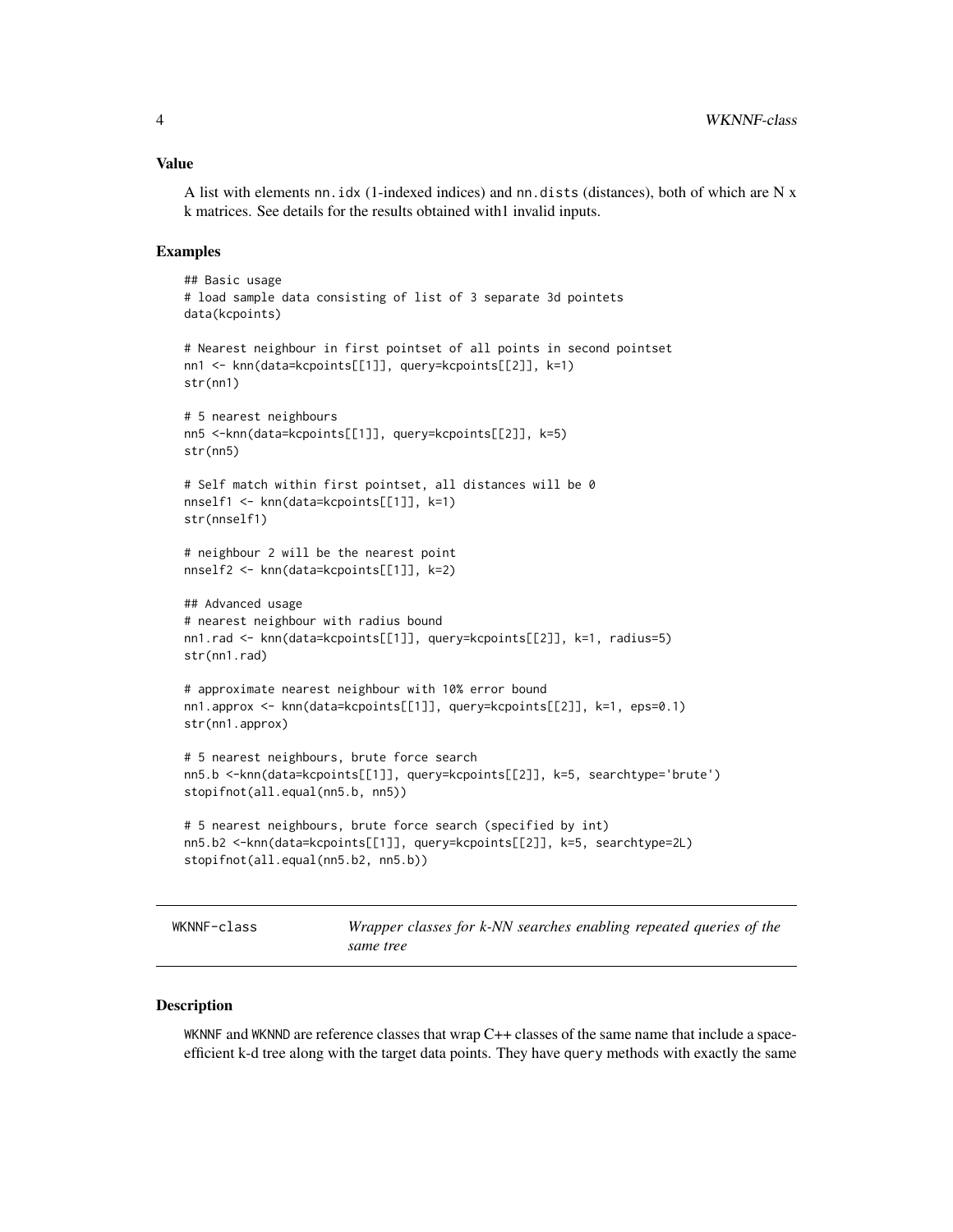#### <span id="page-4-0"></span>WKNNF-class 5

interface as the knn function. One important point compared with knn - they must be intialised with floating point data and you are responsible for this - see [storage.mode](#page-0-0)) and the example below.

### Details

WKNNF expects and returns matrices in R's standard (double, 8 bytes) data type but uses floats internally. WKNND uses doubles throughout. When retaining large numbers of points, the WKNNF objects will have a small memory saving, especially if tree building is delayed.

The constructor for WKNN objects includes a logical flag indicating whether to build the tree immediately (default: TRUE) or (when FALSE) to delay building the tree until a query is made (this happens automatically when required).

#### **Performance**

The use of WKNN objects will incur a performance penalty for single queries of trees with  $\lt$  ~1000 data points. This is because of the overhead associated with the R wrapper class. It therefore makes sense to use knn in these circumstances.

If you wish to make repeated queries of the same target data, then using WKNN objects can give significant advantages. If you are going to make repeated queries with the same set of query points (presumably against different target data), you can obtain benefits in some cases by converting the query points into WKNNF objects without building the trees.

#### See Also

[knn](#page-2-1)

#### Examples

```
## Basic usage
# load sample data consisting of list of 3 separate 3d pointets
data(kcpoints)
# build a tree and query it with two different sets of points
w1 <- WKNNF(kcpoints[[1]])
w1q2 <- w1$query(kcpoints[[2]], k=5, eps=0, radius=0)
str(w1q2)
w1q3 <- w1$query(kcpoints[[3]], k=5, eps=0, radius=0)
# note that there will be small difference between WKNNF and knn due to loss
# of precision in the double to float conversion when a WKNNF tree is
# built and queried.
stopifnot(all.equal(
knn(data=kcpoints[[1]], query=kcpoints[[2]], k=5, eps=0, radius=0),
w1q2, tolerance=1e-6))
## storage mode: must be double
m=matrix(1:24, ncol=3)
storage.mode(m)
# this will generate an error unless we change to a double
w=tools::assertCondition(WKNND(m), "error")
storage.mode(m)="double"
w=WKNND(matrix(m, ncol=3))
```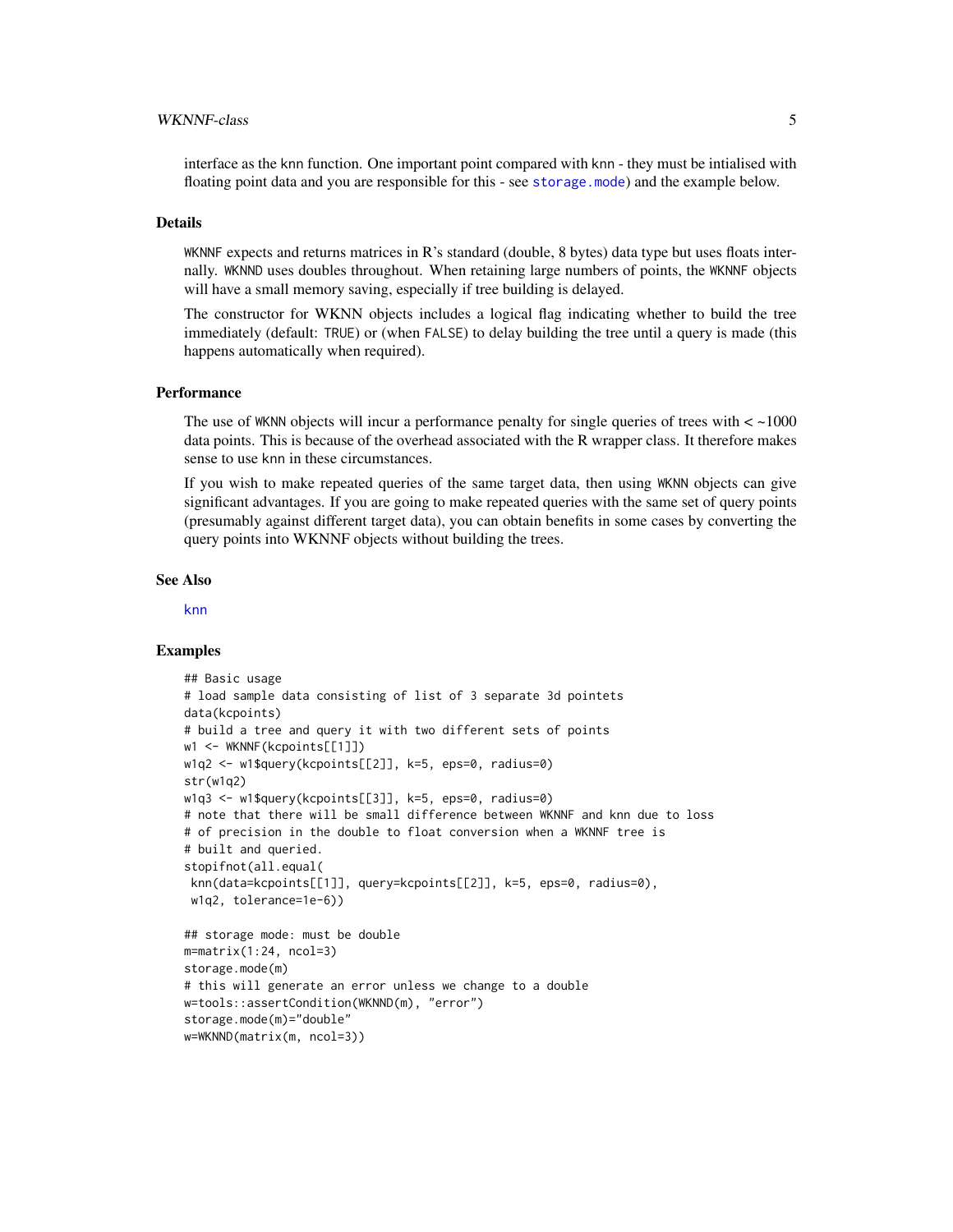```
## construct wrapper objects but delay tree construction
w1 <- WKNNF(kcpoints[[1]], FALSE)
# query triggers tree construction
w1q2 <- w1$query(kcpoints[[2]], k=5, eps=0, radius=0)
str(w1q2)
## queries using wrapper objects
wkcpoints <-lapply(kcpoints, WKNNF, FALSE)
# query all 3 point sets against first
# this will trigger tree construction only for pointset 1
qall <- lapply(wkcpoints,
  function(x) wkcpoints[[1]]$queryWKNN(x$.CppObject, k=5, eps=0, radius=0))
str(qall)
```